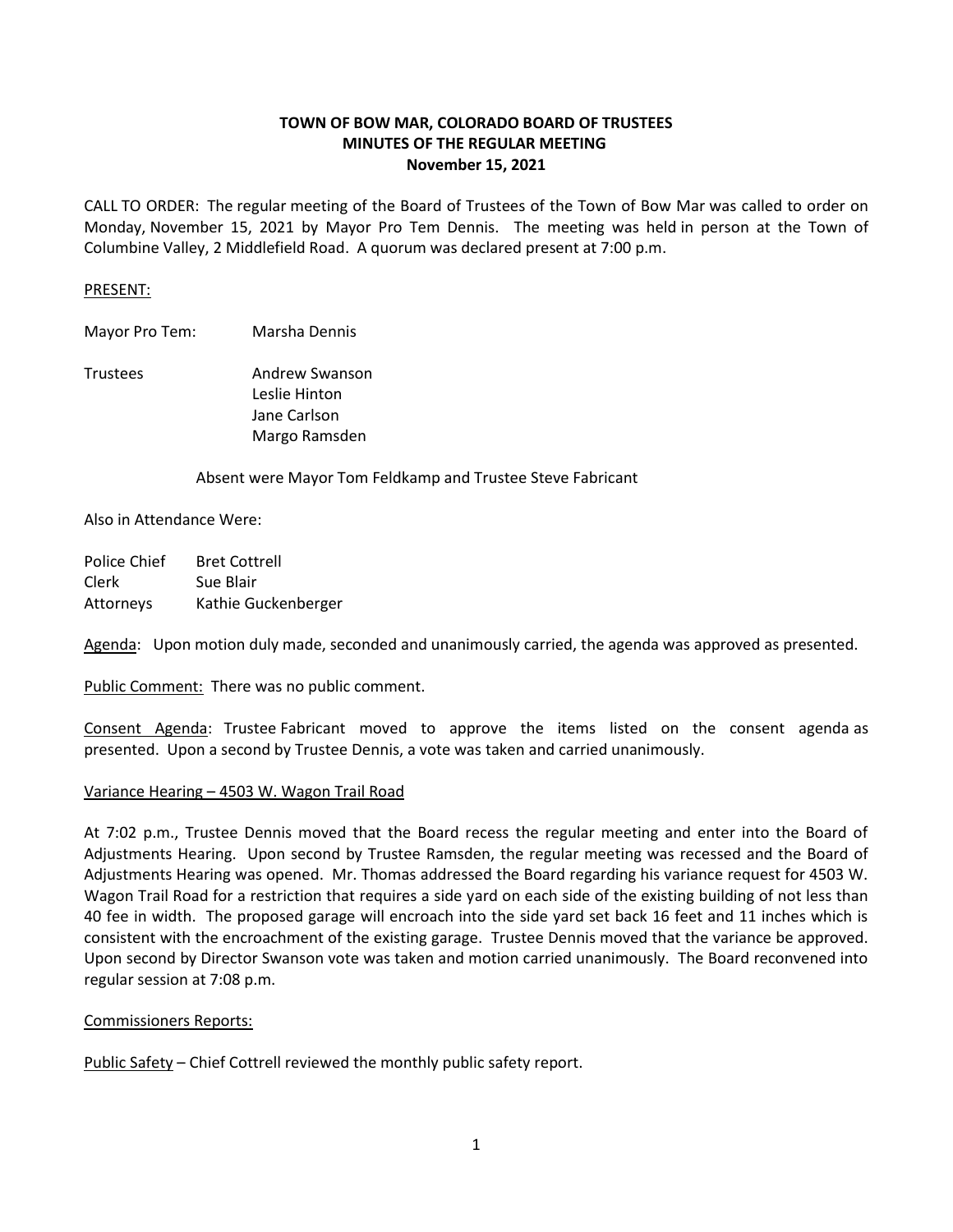Finance – For the month of October, the total revenues were 112% of the year-to-date budgeted amount while operating expenses were at 89%. General government was 71% of budget, public safety 74%, parks and rec 71%, public safety 82%, parks and recreation 102%, and public works 101%.

Total year-to-date operating surplus was \$182,573 and the net non-recurring income (building permits/road impact fees less building inspection expense) of \$140,748 results in a total year-to-date surplus of \$323,321.

In October, we collected \$2,024 in property tax and road mill funds. Since most of the Town revenue has already been collected, we operated at a deficit for the current month. Other sources of revenue included specific ownership tax and highway user tax. We paid \$395,174 for road mill improvements and \$30,301 for culvert maintenance and road signage. Maintenance of the wood signs at the tree entrances as \$6,799. All other expenses were as anticipated.

Building – Trustee Carlson reviewed the month building report. In October , the Town collected \$6,901 in permit fees. Cost of projects total \$304,892. Transportation utility fees totaled \$3,048.92, \$210 in licensing fees, for a total of \$10,159.92. The building inspector was paid \$5,258.75.

Parks and Recreation - Trustee Hinton reported that the street signs at the entrances are complete and look great. The no parking signage at the top of Mary's Meadow has been stolen with no intention of immediately replacing it. The junipers are removed. Additional garlands need to be purchased this year and Trustee Hinton will request such purchase at the Bow Mar Foundation meeting in December. Trustee Carlson reported that she was contacted by a concerned neighbor regarding the large tree canopies over the Town's roadways. Ms. Guckenberger quoted the code regarding homeowner responsibility and the fact that it is a health, safety and welfare concern. After discussion, the Trustees requested that the Town Clerk send out an eblast asking residents to trim all bushes and trees on their properties.

## Public Works – There was no report.

Intergovernmental – *Trash Update* - Trustee Ramsden reported that the contract has been verbally approved and she is waiting for a signed contract for Trustee consideration at the December Board meeting. Extra trash bins are \$48/year. Allied will not pick up trash bags. She will request that Allied take the initiative to educate the residents on the terms of the new contract. A trash dumpster is at Marston and will be there through Monday, November 22<sup>nd</sup> for the use of the residents. Trustee Ramsden requested that the Town Clerk send out an eblast regarding the dumpster availability.

Attorney's Report - Attorney Guckenberger presented an Agreement For Professional Services with Skyline Lawn & Landscape, LLC, to provide snow plowing for the Town. The contractor wants to clarify that he not responsible for the removal of snow from driveways and properties that ends up in the street. Trustee Fabricant has reviewed the contract and the costs identified within the contract. Trustee Swanson requested that an eblast go out to the residents requesting that their snow needs to stay on their property, and not be pushed onto the Town roads. The Trustees agreed that this is an issue. Trustee Ramsden moved that the Agreement be approved as presented. Upon second by Trustee Carlson, vote was taken and motion carried unanimously. Ms. Guckenberger noted that the contractor signed the agreement; however, did not get his signature notarized. Once the Agreement is received with the notarized signature, the Town Clerk will forward for final execution

Clerk's Comments: The Town Clerk noted that the December meeting will be held on December 13th and the 2022 budget will be adopted at the meeting. In addition, the Town Clerk will forward an election resolution for the